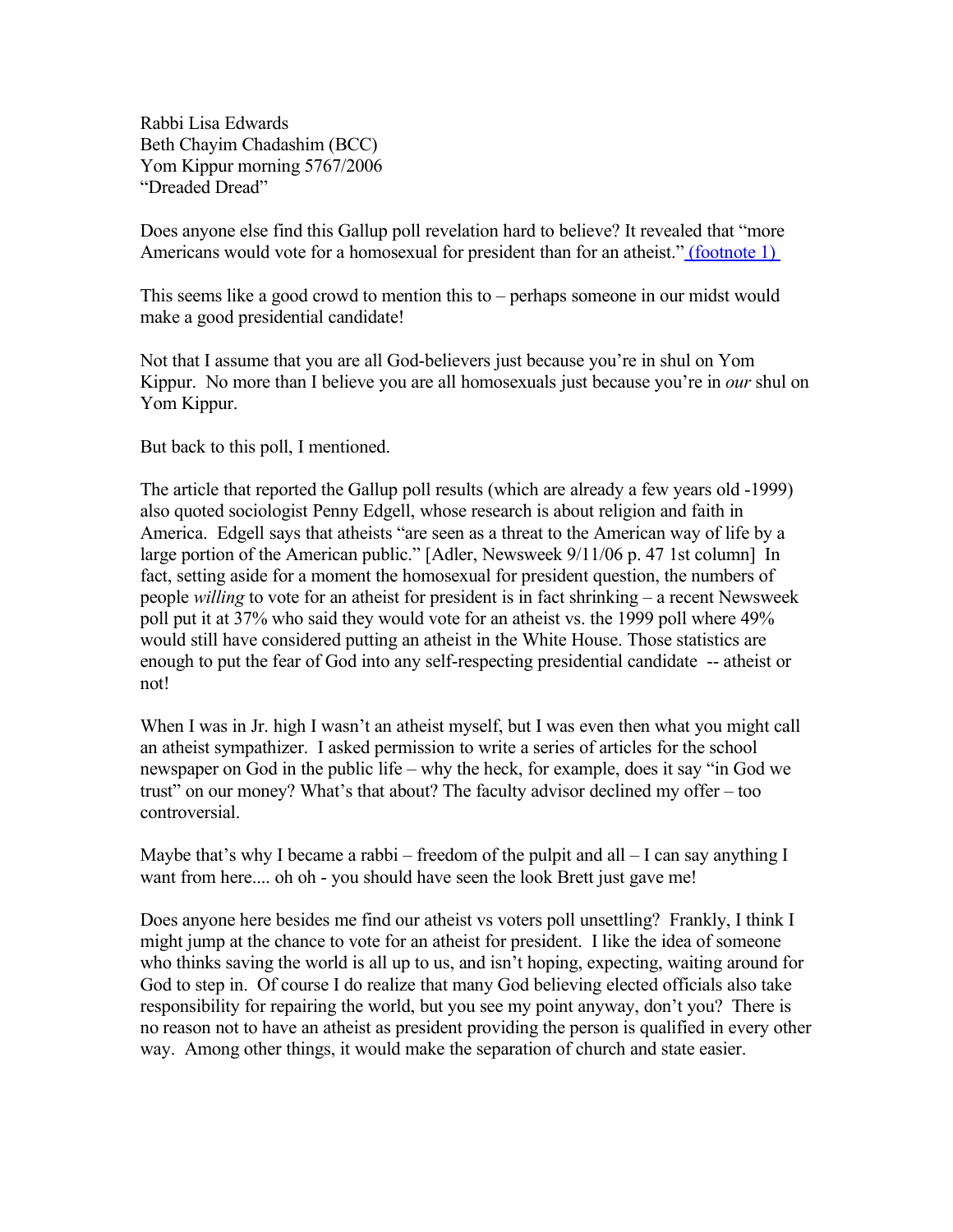I came home a few weeks ago to find a business card slipped under our front door from a detective at the LAPD Joint Terrorism Task Force – no note, just a business card with a phone number written in. I wasn't sure what to do with it.

The next day I was working in my study at home when the doorbell rang. I was expecting Fran and Daniel for one of our marathon service planning meetings, so I didn't look out the window to see who was there, I just flung the door open and was surprised to discover a very tall, nicely dressed, good looking man who had a badge and id in his hand to show me that he was a special agent of the FBI (not that I would have known had it been a false badge and ID – how would I know what an FBI badge looks like?). Anyway, he asked if I owned a blue Volvo, which I do, and if I might know who had been driving it a few weeks ago (just before September 11) in the valley when it was reported that some middle eastern looking men were seen videotaping around some financial buildings on Ventura Blvd. and that they sped away when the witness appeared to be looking hard at them.

They had found us through the license plate, of course. Tracy and I usually leave our beat up blue Volvo over at BCC, so that Tim, BCC's custodian can use it for BCC errands. Tall blonde Tim doesn't look too middle eastern though, so I didn't think it could be him.

I started to tell the agent all this – I'm rabbi at a synagogue over on Pico, just west of Fairfax. He shook his knowingly – I know who you are, he said, I did some homework before I came over here. By then Fran had walked in and I started to introduce her – he knew who she was too. I showed him the business card left the day before, he knew who Fran and I were, but he *didn't* know his colleague whose name on the card! He had me call the detective back. Turns out he was investigating the same incident, but neither of them knew the other nor did they know the other agency was also investigating. So much for Joint Terrorism Task Force.

We soon solved the mystery, by the way, when I realized it was the week we had loaned the car to our visitors from the Czech Republic– the teachers and student from Choteborsh who came in August to exhibit their Holocaust project at the Museum of the Holocaust, and who spoke at BCC after services one Friday night. Although it was hard to imagine how any of those 3 very white, very European, not Jewish looking guys could be mistaken for Middle Easterners, I did know they'd been videotaping everywhere they went in order to show their families and students when they got back home. It happens all the time, the FBI agent told me – pretty much if you're not blonde, you can be mistaken for a middle easterner.

Case closed. The detective and the agent could not have been nicer, or more polite. I trusted them immediately and ongoingly. And although they were a little embarrassed to discover they were simultaneously working on the same minor and easily explained citizen report, both talked to me about how they had to follow up on all the many calls like this that come in, and that most are nothing. I felt safe, taken care of, like they were on my side – I still think that.

It wasn't until later that I thought to myself – why did that not even phase you? Any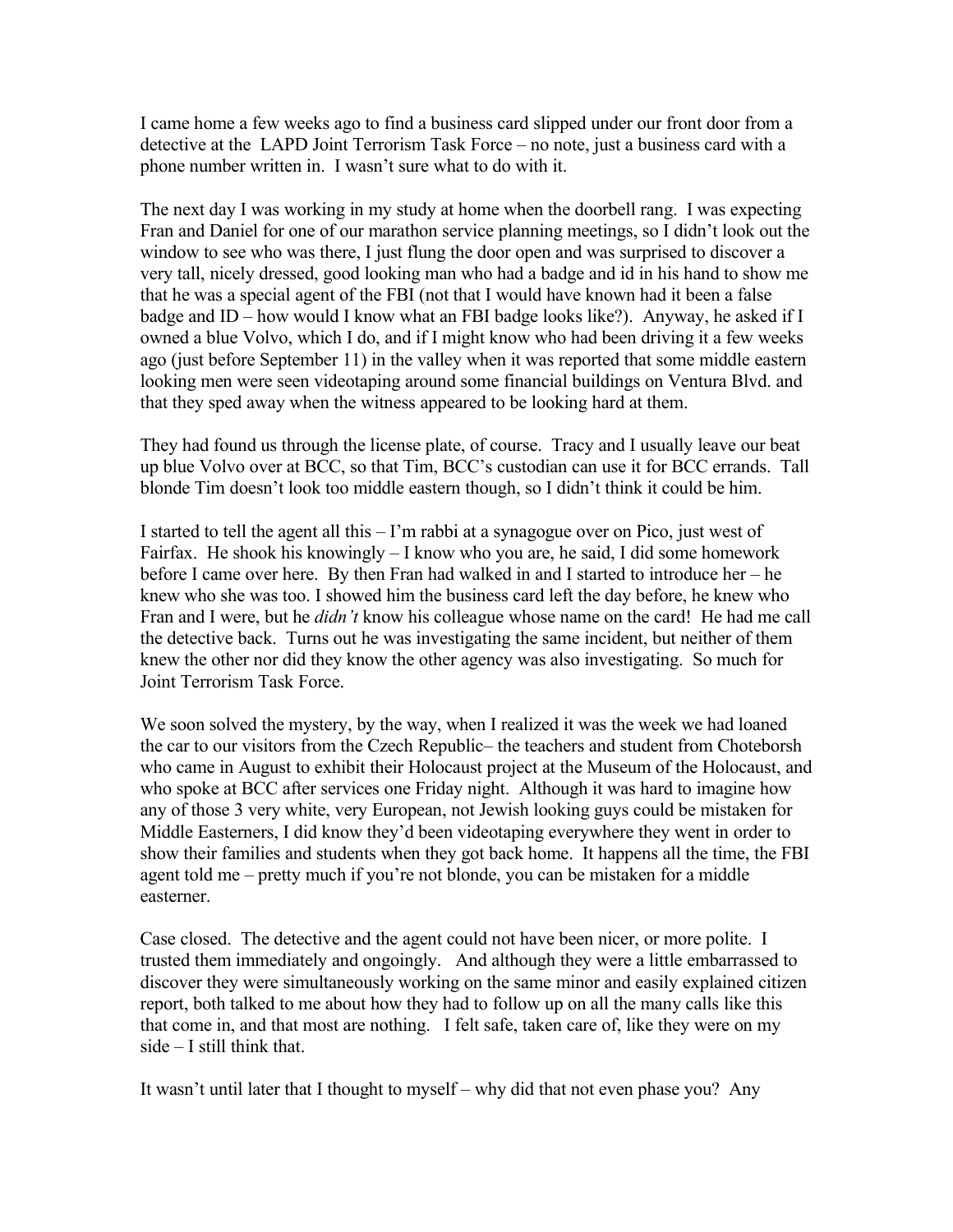number of aspects of it: that they already knew so much about me; that they were a little bit Keystone Cops not in their manner or professionalism – that was really impressive – but in the fact they both were working on the same minor incident; that so much work had gone into it on both their parts – tracking down the license, 2 in-person visits from one of them and one from the other, phone calls to me and then to each other, filing reports – and who knows what else.

For all those questionable aspects, I still felt oddly safer – why is that? Because they were nice? Because they seemed professional? Because they worried enough to check out a story? Because it turned out to be an innocent situation?

Are we safer because there are officers of the law out there doing stuff like this? Is that really what we want our Homeland Terrorism guys to be doing, our tax dollars, and our budget deficits to be funding?

These examples of anti-atheism, and extraordinary homeland terrorism pursuits are minor examples – amusing examples even -- that speak to a bigger picture, bigger problem. How fear-based our nation has become; and how so many of us operate in the world from a similar base of fear. Not that there isn't much to fear. On Erev Rosh Hashana and again last night I spoke of real reasons to feel fear, to be afraid – global warming and all its implications and the dangers Israel finds itself in, and by extension Jews everywhere.

We could take a quick poll here this morning – how many of us in this past year have a friend or relative or are ourselves facing a life threatening ailment or treatment? How many experienced financial setbacks or crises? Job loss or continued unemployment or a scary diagnosis or a divorce? How many know someone who died by accident? Or suddenly? How many know someone who died this past year "before their time," as our liturgy phrases it?

And those are among the close up and personal scary events. What about globally? One of my colleagues wrote for her Rosh Hashanah drash this summary of the world just now. She wrote:

And yet, to be honest, I think this has been a hell of a hard year even for the most optimistic among us. As we look beyond our individual lives, to all the unnecessary carnage in Iraq, we are appalled by the estimated 2,455 Americans dead, the over 100,000 Iraqi civilians dead; And the estimated 19,000 to 48,000 Americans returning without arms, legs, or eyes.

Add this to the horror of Darfur, the AIDS epidemic in India, Africa, Russia, and China – During 2005 around four million adults and children became infected with HIV. By the end of the year, an estimated 38.6 million people worldwide will be living with HIV/AIDS. The year also saw around three million deaths from AIDS, despite recent improvements in access to anti-retro-viral treatment. Africa alone has **12 million** AIDS orphans.

On top of this, we see the rise in militant fundamentalism, Anti-Semitism, Anti-Arabism,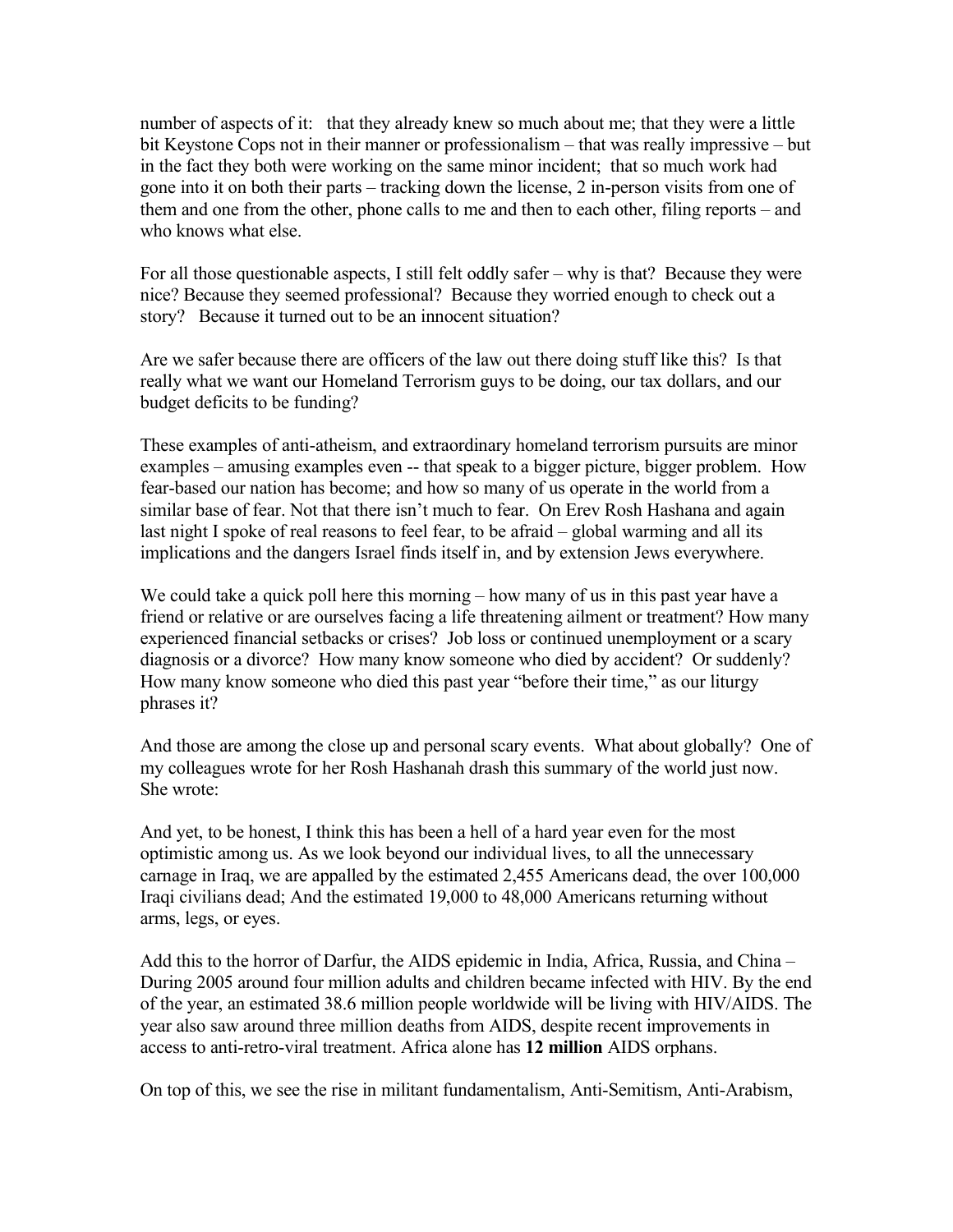Terrorism, and the recent War in Israel, Lebanon, Gaza. *Our president is trying to erode America's longstanding commitment that torture is [absolutely] reprehensible.* [\(footnote 2\)](http://www.bcc-la.org/drashot/5767YK.html#footnote2)

Her list stops there, but we could all think of things to add to it. But actually I'm not trying to make a comprehensive list here, or to scare you to death, but rather I just want quickly and somewhat randomly to remind us that if we sometimes feel dread these days, or anxiety, it's not without cause.

On top of the reasons to dread, there comes the *permission* to dread – in the form of the liturgy for the Days of Awe. Who shall live and who shall die? who when their time comes and who before or after their time? If on Rosh Hashanah we were written into the Book of Life (and the only ones for whom we know the answer to that question are those who died on or since Rosh Hashanah). Even if we were written into the Book on Rosh Hashanah, the question of Yom Kippur still remains – will we be *sealed* in that Book of Life at the end of the day today? Even the imagery of the gates of repentance staying open, slowly closing during the course of this day or, some say, this coming week brings some anxiety (of course since it's a Jewish tradition—there are differing opinions about how long the gate stays open, how wide open it is, how fast it's moving. But if you've ever tried to get in or out of a subway car or elevator or electric gate when the doors are closing – you might know the feeling – the liturgists, however, would prefer you to imagine something that looks and moves more like the doors of this beautiful ark.)

As you read the liturgy over the course of this day, notice the opportunities to feel dread, to feel anxiety, including the name of these 10 days – *Yamim Noraim* –usually and accurately translated as Days of Awe, but the term also means "Days of Fear." Just the fact that the Hebrew word *Yirah* means both fear and awe tells you something about Judaism's view of God and life, and what these holy days are for.

But while you're at it, while you're reflecting on the dread, begin to reflect also on why it's there, and what our liturgy offers to alleviate and assuage it. For why it's in the liturgy, I think, is the same reason I'm bringing it up – not to scare us, not to make it worse, for I well know – and Judaism does too – that it's bad enough already for us. Judaism and I don't need or want to make it worse for us -- rather we want to validate what we are already feeling, we want to acknowledge that dread exists, and exists with cause, with reasons. If you're feeling dread or anxiety lately, if you're feeling vulnerable and a bit shaky, you have plenty of reason to feel that way – life in our times, just like life when most of our liturgy was written – just like life always – life is a fragile place to be – a delicate balance – can I say this more elegantly? -- a crap shoot.

So a few moments ago I mentioned "alleviate and assuage." That Jewish tradition in general – and Yom Kippur in particular come along to validate and then to soothe. How?

For one, look around you – we're all in this together. We share the responsibility, we share the pain, we share too the joys of life.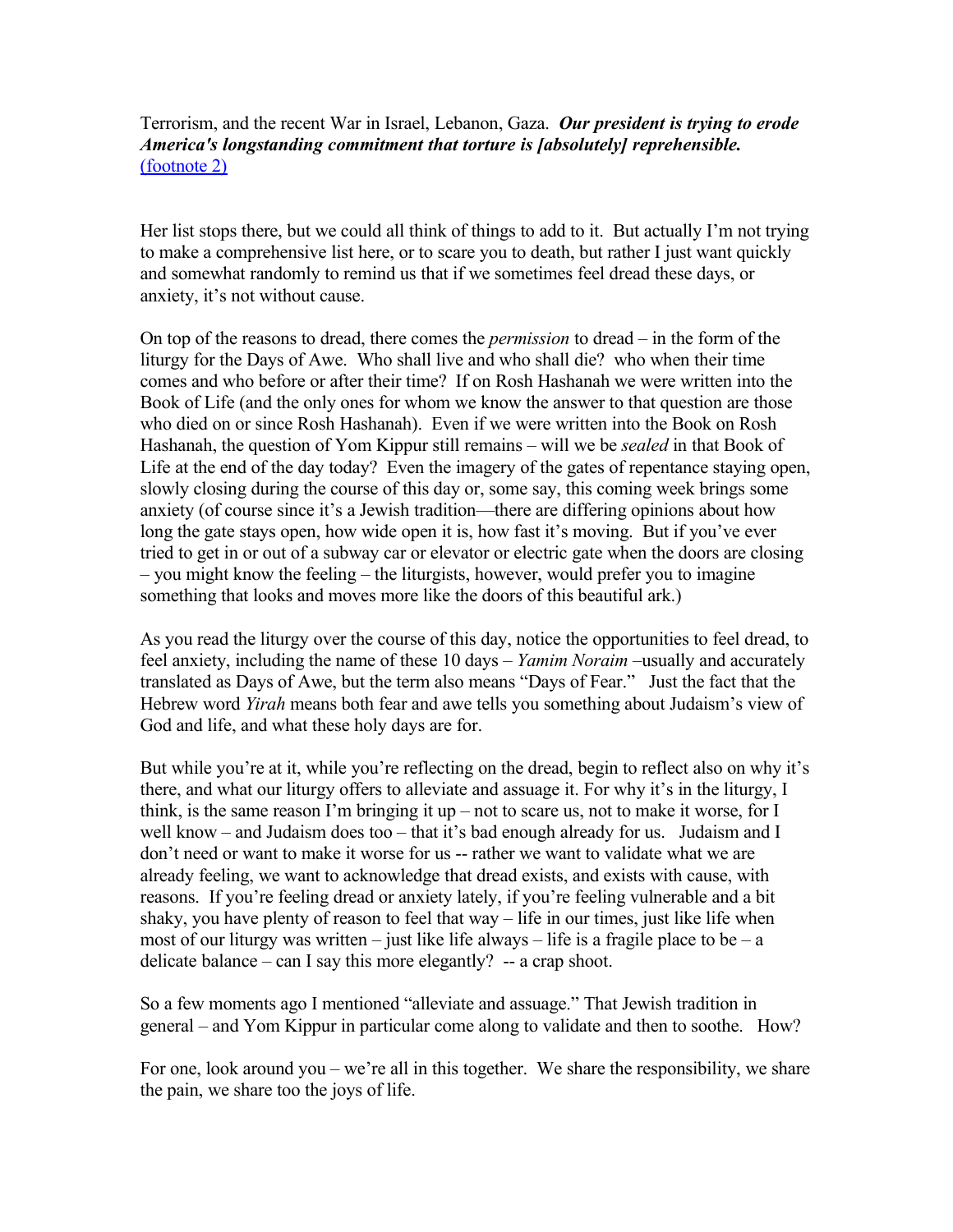## Two, consider our *unetantah tokef* prayer – oy, again?

*U'tshuvah u'tefilah u'tzadakah* – renewal, prayer and right action – it's not that they avert the severe decree, as our translation reads, but as our friend and rabbinical student Rachel Timoner taught us on 2nd day Rosh Hashanah it's that those actions and behaviours - actions and behaviours over which we *do have* some control – will help us navigate through the rough waters, through the storms that life rains down upon us.

And I would add to her comforting and helpful explanation – it is deliberately actions that require both a turning inward – self-examination, self-understanding -- and a turning outward – to help others, to be in community, to help heal the world. Doing those things recalibrates the anxiety level, disperses the dread. If you don't believe me – try it. Whether you believe in God or are an atheist running for president – take time to meditate or pray or exercise every day. Put coins in your tzedakah pushkes, and into the hands of people on the street asking for a little help. Study some Jewish texts – preferably with someone else (preferably come study at BCC – lots of teachers, lots of offerings coming right up). Come to services even after the Days of Awe – see what a routine or even just an occasional sampling of music and prayer and congregation can do for you. Take in new things – notice them – stop and remark on them – to yourself or to others. Are you getting the picture?

In a few minutes we'll be reading an amazing passage from the book of Deuteronomy. Take the messages home with you, for they are among the main messages of Yom Kippur and of Judaism.

A first message comes here:

"Surely, this Instruction which I enjoin upon you this day is not too baffling for you, nor is it beyond reach. It is not in the heavens, that you should say, 'who among us can go up to the heavens and get it for us and impart it to us, that we may observe it?' Neither is it beyond the sea, that you should say, 'Who among us can cross to the other side of the sea and get it for us and impart it to us, that we may observe it?' NO, the thing is very close to you, in your mouth and in your heart, to observe it." [EX 30.11-14] IN YOUR MOUTH AND IN YOUR HEART-- YOU CAN SPEAK IT AND TASTE IT AND FEEL IT. It's yours to examine and reflect upon and understand and live by.

And that's where the second message comes in:

"I have set before you life and death, the blessing and the curse…therefore choose life, that you might live…" *u'vakharta ba-chayim.* 

We've already established that life and death – heartbeat or no heartbeat, breath or no breath - is not always ours to choose. So it can't be that that's what our biblical author meant here. So what does *U'vakharta ba-chayim* – therefore choose life – really mean? It means while you are alive, choose to *be* alive; take actions that might lead to your feeling alive while you are alive. You see? Judaism thought up cognitive behavior therapy long ago – whether you feel like doing it or not, do what should be good for you or for someone else or for the world, don't do what won't be good. Choose positive behaviors, not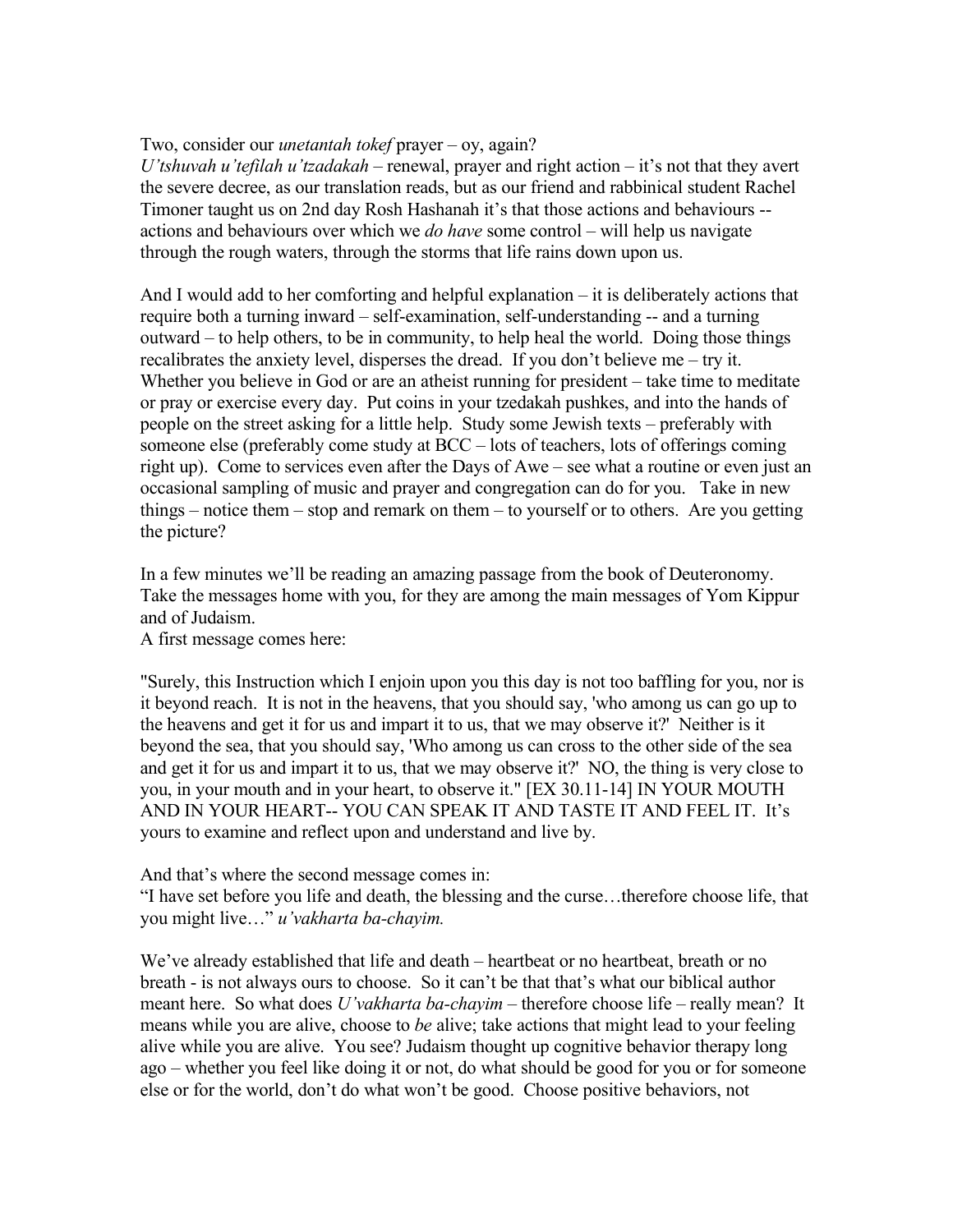negative ones. Good ones over bad ones – blessing over curse. That much *is your* choice, says our tradition, and it's betting that such action will help – will actually make you feel better, maybe even feel *good*.

Try it – what do you have to lose? I know I'm making it sound easier, more satisfying than it may turn out to be for some of you. And I don't mean to underplay the depth or pain you might be in. I only mean to say – try it – the prescription comes with no promises, no guarantees, just some good testimonials from generations of Jews who have gone before you.

Let me leave you this morning with a verse from one of our best Jewish liturgists, Leonard Cohen. Think of it perhaps as a way to do *tshuvah* – to turn around – an attitude. It's the refrain of his song "Anthem.["\(footnote 3\)](http://www.bcc-la.org/drashot/5767YK.html#footnote3)

"There is a crack, a crack in everything;

That's how the light gets in."

May the light pour in on you, on us, on the world this new year. G'mar tov – may you be sealed in the Book of Life for a year of life, of ease, of joy, of feeling.

## **ANTHEM**

(from the album **'THE FUTURE'**)

The birds they sang at the break of day Start again I heard them say Don't dwell on what has passed away or what is yet to be.

Ah the wars they will be fought again The holy dove She will be caught again bought and sold and bought again the dove is never free.

Ring the bells that still can ring Forget your perfect offering There is a crack in everything That's how the light gets in.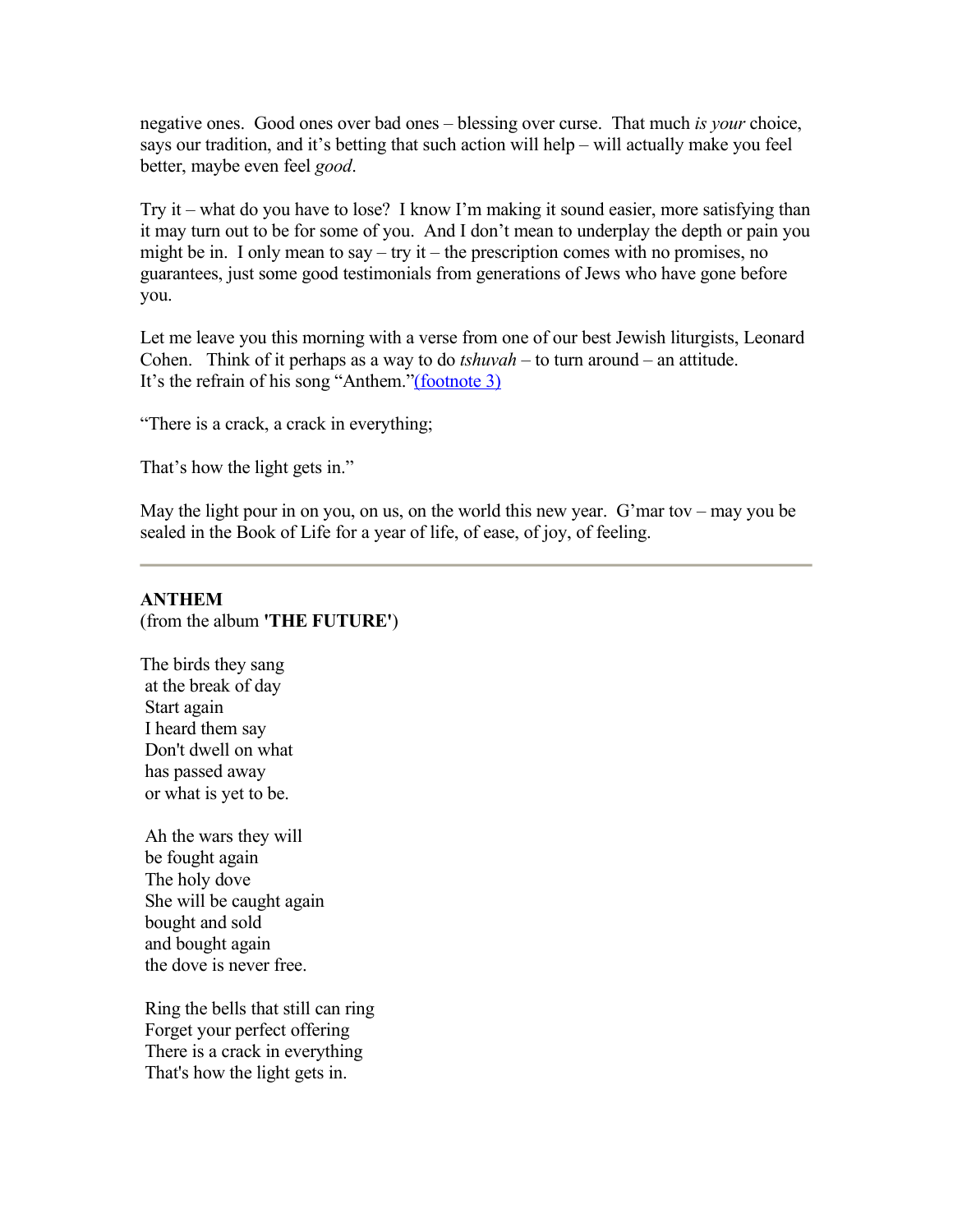We asked for signs the signs were sent: the birth betrayed the marriage spent Yeah the widowhood of every government - signs for all to see.

I can't run no more with that lawless crowd while the killers in high places say their prayers out loud. But they've summoned, they've summoned up a thundercloud and they're going to hear from me.

Ring the bells that still can ring ...

You can add up the parts but you won't have the sum You can strike up the march, there is no drum Every heart, every heart to love will come but like a refugee.

Ring the bells that still can ring Forget your perfect offering There is a crack, a crack in everything That's how the light gets in.

Ring the bells that still can ring Forget your perfect offering There is a crack, a crack in everything That's how the light gets in. That's how the light gets in. That's how the light gets in.

## **Written by Leonard Cohen, Stranger Music Inc. (BMI).**

## **Footnotes**

**1.** A 1999 Gallup poll reported in a recent article "The New Naysayers" by Jerry Adler, Newsweek 9/11/06 p.47 [\(back to top\)](http://www.bcc-la.org/drashot/5767YK.html#top1)

**2.** Rabbi Camille Shira Angel, Cong. Sha'ar Zahav, San Francisco, Erev Rosh Hashanah 5767 [\(back to top\)](http://www.bcc-la.org/drashot/5767YK.html#top2)